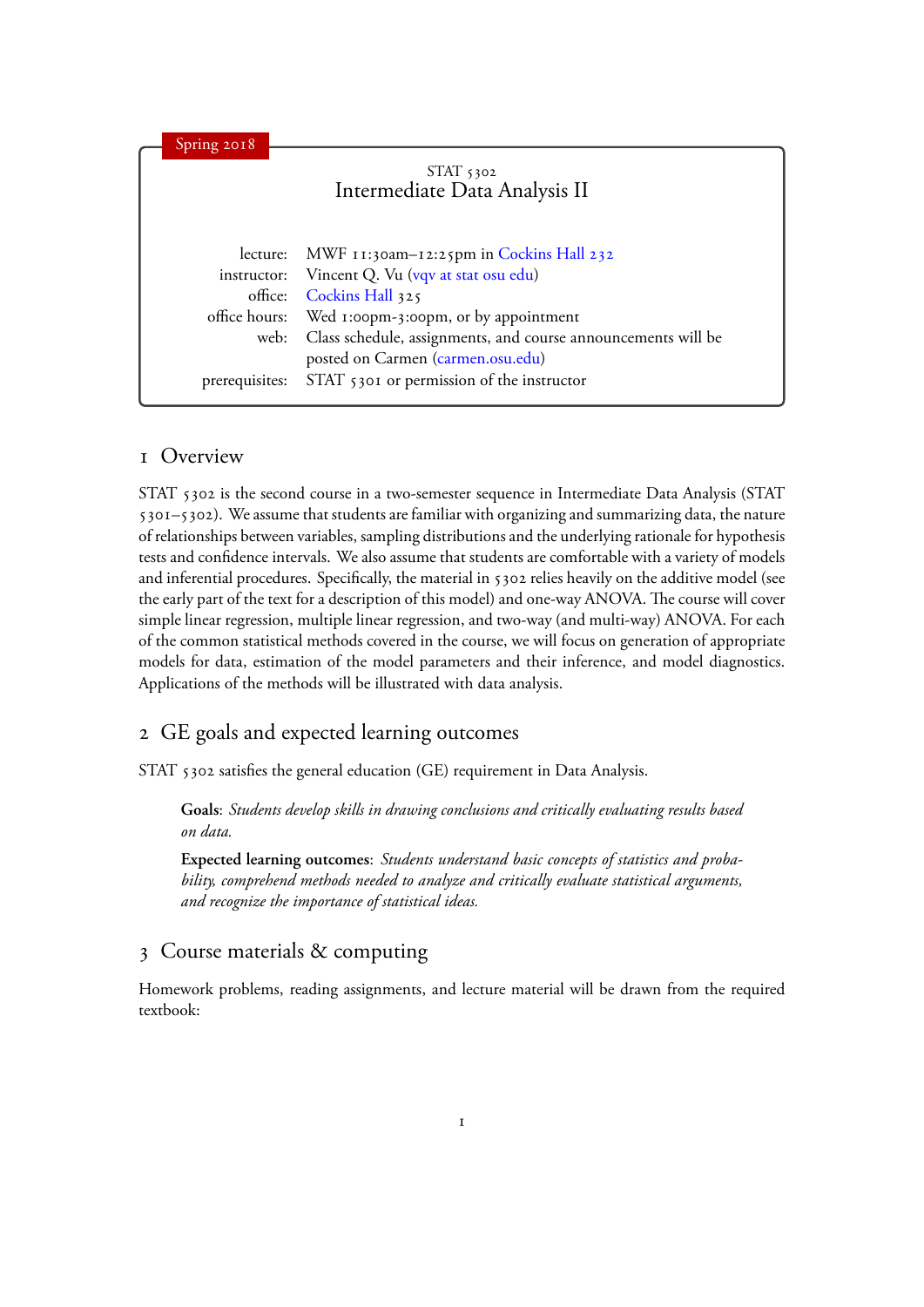• *The Statistical Sleuth: A Course in Methods of Data Analysis* (Third Edition) by F.L. Ramsey and D.W. Shafer

You will be required to do some basic statistical analyses on the computer using the R software environment for your assignments. I recommend interacting with R via the RStudio IDE (integrated development environment)—RStudio requires R to be installed. Both R and RStudio are free, opensource software and can be downloaded from the following websites.

- •R ([www.r-project.org](http://www.r-project.org))
- RStudio [\(www.rstudio.com\)](http://www.rstudio.com)

Additional information on R and RStudio will be distributed on the course website.

## 4 Tentative course schedule

The following is a tentative schedule of topics. Students are expected to read the indicated chapters from the textbook concurrently with lectures. Further details will be announced on the course website.

| Week Date      |          | Topic                                                                                                                                                          |                       |
|----------------|----------|----------------------------------------------------------------------------------------------------------------------------------------------------------------|-----------------------|
| $\mathbf I$    | $1/8-$   | Introduction; simple linear regression model; least squares regression<br>estimation                                                                           | $7.1 - 7.3$           |
| $\mathbf{2}$   | $I/I$ 5- | Inferential tools for regression; estimation of the distribution the<br>response at some value of the explanatory variable; prediction of a<br>future response | 7.4                   |
|                | I/I      | Martin Luther King Jr. Day (no class)                                                                                                                          |                       |
| 3              | $1/22-$  | Assumptions of linear regression; graphical tools for model assessment                                                                                         | $8.1 - 8.3,$<br>8.6.3 |
| $\overline{4}$ | $1/29-$  | Interpretation after log transformations; ANOVA for regression; $R^2$ ;<br>regression vs one-way ANOVA                                                         | $8.4 - 8.6$           |
| $\mathcal{L}$  | $2/5-$   | Multiple linear regression model; interpretation of regression<br>coefficients; specially constructed explanatory variables                                    | $9.1 - 9.3$           |
| 6              | $2/12-$  | Least squares estimation for multiple linear regression; strategies for<br>data analysis; graphical methods for exploration                                    | $9.4 - 9.5$           |
| 7              | $2/19-$  | Inferences about regression coefficients; predictions                                                                                                          | $IO.I-$               |
|                |          |                                                                                                                                                                | 10.2,                 |
|                |          |                                                                                                                                                                | 10.4.3                |
| 8              | $2/26-$  | F-tests and ANOVA for multiple linear regression; adjusted $R^2$ ;                                                                                             | $10.3 -$              |
|                |          | related issues                                                                                                                                                 | 10.4                  |
| $\ast$         | 3/2      | Midterm Exam                                                                                                                                                   |                       |
| 9              | $3/5-$   | Model checking with residual plots; model refinements                                                                                                          | $I I. I-$             |
|                |          |                                                                                                                                                                | II.2,                 |
|                |          |                                                                                                                                                                | II.5                  |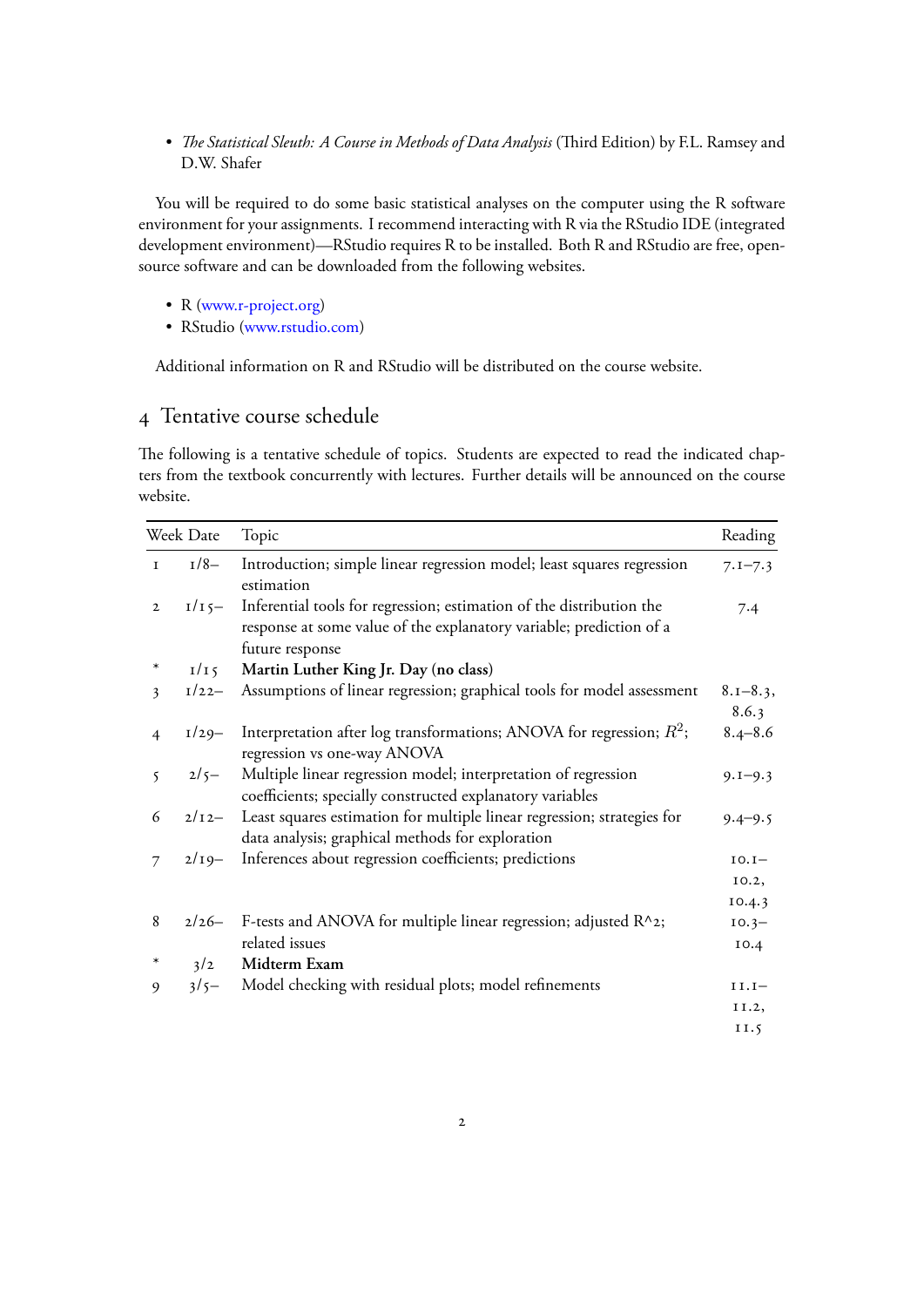| Week Date      |         | Topic                                                                 | Reading  |
|----------------|---------|-----------------------------------------------------------------------|----------|
| $\ast$         | $3/12-$ | Spring Break (no class)                                               |          |
| IO.            | $3/19-$ | Influential observations; case-influence statistics; weighted least   | $II.3-$  |
|                |         | squares                                                               | II.4,    |
|                |         |                                                                       | 11.6     |
| II             | $3/25-$ | Issues relating to many explanatory variables; sequential             | $I2.I-$  |
|                |         | variable-selection techniques;                                        | 12.3     |
| I <sub>2</sub> | $4/2-$  | All subsets regression; model selection criteria; Bayesian model      | $12.4 -$ |
|                |         | selection/averaging; related issues                                   | 12.7     |
| I <sub>3</sub> | $4/9-$  | Two-way ANOVA; additive/nonadditive models for two-way tables;        | $I3.I-$  |
|                |         | alternative parameterizations for two-way ANOVA                       | 13.2,    |
|                |         |                                                                       | 13.5     |
| $I_4$          | $4/16-$ | Testing for factor effects; examining interactions; sequential sum of | $13.3 -$ |
|                | 4/23    | squares; tests for block effects; multiple comparisons                | 13.5     |
| $\ast$         | 4/27    | Final Exam $(i2:oopm - i:45pm)$                                       |          |

#### 5 Coursework & Grading

There will be homework, a midterm exam, and a final exam.

- 30% Homework (approximately bi-weekly; posted on Carmen; due at the beginning of class)
- 30% Midterm exam (March 2, 2017)
- 40% Final exam (April 27, 2017; 12:00pm 1:45pm)

Late homework will not be accepted. No make-up exams will be given. The final exam will be cumulative, but will emphasize recent material. Exam rules will be announced in class two weeks before the exam date.

## 6 Academic misconduct

It is the responsibility of the Committee on Academic Misconduct to investigate or establish procedures for the investigation of all reported cases of student academic misconduct. The term "academic misconduct" includes all forms of student academic misconduct wherever committed; illustrated by, but not limited to, cases of plagiarism and dishonest practices in connection with examinations. Instructors shall report all instances of alleged academic misconduct to the committee (Faculty Rule 3335-5-487). For additional information, see the Code of Student Conduct <http://studentlife.osu.edu/csc/>.

#### 7 Disability services

The University strives to make all learning experiences as accessible as possible. If you anticipate or experience academic barriers based on your disability (including mental health, chronic or tempo